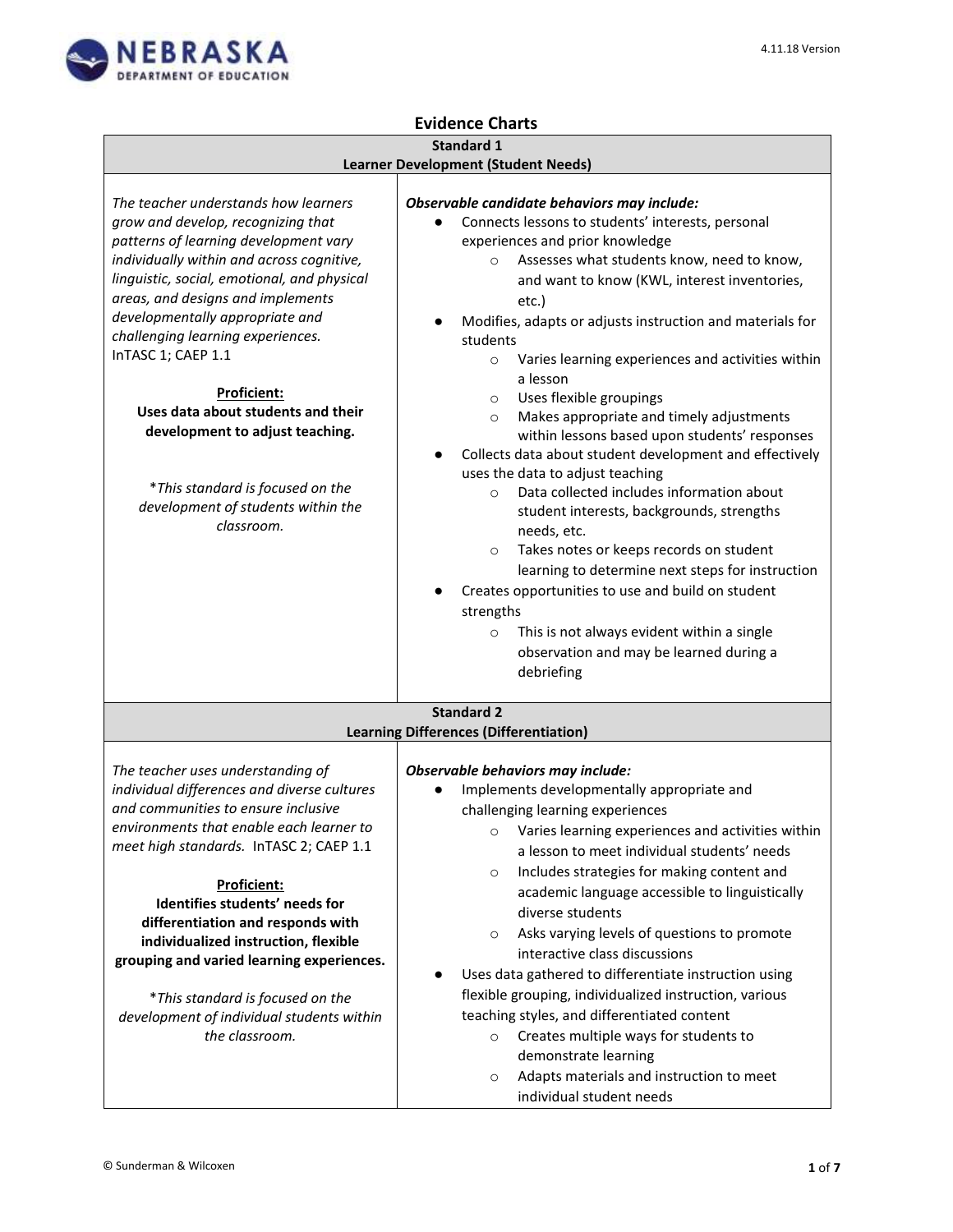

|                                                          | Includes multiple levels of activities to address varied<br>$\bullet$ |  |
|----------------------------------------------------------|-----------------------------------------------------------------------|--|
|                                                          | levels of students and/or provide student choice                      |  |
|                                                          | Provides opportunities for student choice<br>$\circ$                  |  |
|                                                          | Creates multiple ways for students to demonstrate                     |  |
|                                                          | learning                                                              |  |
|                                                          | Provides opportunities for students to realize<br>$\circ$             |  |
|                                                          | cultural significance and global perspectives                         |  |
|                                                          | Encourages individual opinions during class<br>$\circ$                |  |
|                                                          | discussions                                                           |  |
|                                                          |                                                                       |  |
|                                                          | <b>Standard 3</b>                                                     |  |
|                                                          | <b>Learning Environment (Classroom Management)</b>                    |  |
|                                                          |                                                                       |  |
| The teacher works with others to create                  | Observable candidate behaviors may include:                           |  |
| environments that support individual and                 |                                                                       |  |
| collaborative learning, and that encourage               | Communicates, models, and positively reinforces clear task and        |  |
| positive social interaction, active                      | behavioral expectations                                               |  |
| engagement in learning, and self-                        | Reinforces and revisits rules/expectations as needed<br>$\bullet$     |  |
| motivation. InTASC 3; CAEP 1.1                           | Acknowledges positive behaviors<br>$\bullet$                          |  |
|                                                          | Monitors the classroom climate and adjusts as<br>$\bullet$            |  |
| Proficient:                                              | needed                                                                |  |
| <b>Communicates and reinforces clear task</b>            | Communicates expectations in multiple ways<br>$\bullet$               |  |
| and behavior expectations to students,                   | (verbal, visual, nonverbal, etc.)                                     |  |
| develops routines that support                           | Exhibits mutual respect between self and students<br>$\bullet$        |  |
| expectations for the learning                            |                                                                       |  |
| environment.                                             | Provides verbal and nonverbal signals to reinforce/redirect           |  |
|                                                          | behavior (smiles, high fives, thumbs up, gives verbal                 |  |
|                                                          | acknowledgement, praise, uses proximity, eye contact,                 |  |
|                                                          | attention getters, signals, etc.)                                     |  |
|                                                          | Exhibit mobility during lessons and uses proximity<br>control         |  |
|                                                          | Is strategic and intentional with proximity                           |  |
|                                                          |                                                                       |  |
|                                                          | Uses strategies for transitions that minimize problems and            |  |
|                                                          | maximize instructional time                                           |  |
|                                                          | Engages students in smooth and non-disruptive<br>$\bullet$            |  |
|                                                          | transitions between and within lessons                                |  |
|                                                          | Uses age-appropriate transitions<br>$\Omega$                          |  |
|                                                          |                                                                       |  |
|                                                          | Creates a positive learning environment through relationships,        |  |
|                                                          | organization and routines through an awareness of the                 |  |
|                                                          | classroom environment                                                 |  |
|                                                          | Maintains the attention of the classroom<br>$\bullet$                 |  |
|                                                          | Adjusts for student engagement<br>$\bullet$                           |  |
|                                                          | Builds positive relationships with students<br>$\bullet$              |  |
|                                                          | Organizes the classroom for learning<br>$\bullet$                     |  |
|                                                          |                                                                       |  |
| <b>Standard 4</b><br><b>Content Knowledge (Accuracy)</b> |                                                                       |  |
|                                                          |                                                                       |  |
| The teacher understands the central                      | Observable candidate behaviors may include:                           |  |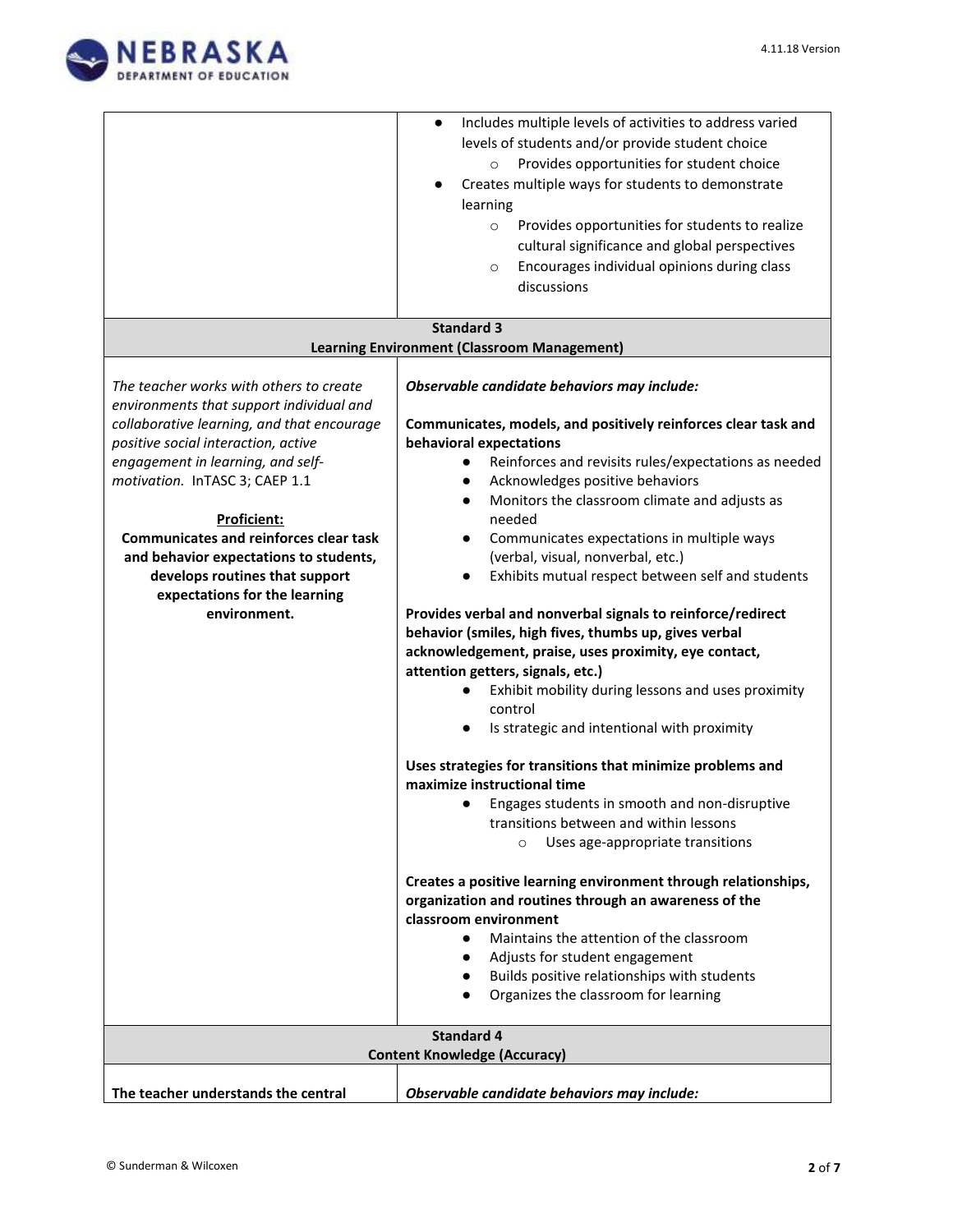

| concepts, tools of inquiry, and structures<br>of the discipline(s) he or she teaches and<br>creates learning experiences that make<br>these aspects of the discipline accessible<br>and meaningful for learners to assure<br>mastery of the content.<br>InTASC 4; CAEP 1.1<br><b>Proficient:</b><br>Communicates accurate content, uses<br>academic vocabulary correctly, and<br>provides relevant opportunities for<br>students to demonstrate understanding.           | Demonstrates a clear and direct match between<br>$\bullet$<br>activities and objective(s) throughout the lesson<br>Addresses student questions and misconceptions<br>$\bullet$<br>accurately<br>Uses the academic language of the content correctly and<br>$\bullet$<br>creates opportunities for students to practice and apply<br>academic language<br>Is knowledgeable of content and ensures accurate and<br>$\bullet$<br>relevant implementation<br>Provides students opportunities to<br>$\bullet$<br>practice/demonstrate understanding                                                                                                   |
|--------------------------------------------------------------------------------------------------------------------------------------------------------------------------------------------------------------------------------------------------------------------------------------------------------------------------------------------------------------------------------------------------------------------------------------------------------------------------|--------------------------------------------------------------------------------------------------------------------------------------------------------------------------------------------------------------------------------------------------------------------------------------------------------------------------------------------------------------------------------------------------------------------------------------------------------------------------------------------------------------------------------------------------------------------------------------------------------------------------------------------------|
| <b>Standard 5</b><br><b>Application of Content (Critical Thinking)</b>                                                                                                                                                                                                                                                                                                                                                                                                   |                                                                                                                                                                                                                                                                                                                                                                                                                                                                                                                                                                                                                                                  |
| The teacher understands the central<br>concepts, tools of inquiry, and structures of<br>the discipline(s) he or she teaches and<br>creates learning experiences that make<br>these aspects of the discipline accessible<br>and meaningful for learners to assure<br>mastery of the content. InTASC 4; CAEP 1.1<br><b>Proficient:</b><br>Links concepts to help students make<br>connections and engages students in<br>applying methods of inquiry in the<br>discipline. | Observable candidate behaviors may include:<br>Builds upon prior knowledge and background to initiate<br>$\bullet$<br>new learning<br>Relates content to meaningful examples that provoke<br>$\bullet$<br>critical thinking<br>Uses inquiry driven instruction to engage students in<br>$\bullet$<br>meaningful ways<br>Provides opportunities for students to reason,<br>$\circ$<br>justify and provide evidence for thinking<br>Uses questioning to engage students to conjecture and<br>discover key ideas<br>Synthesizes content across fields, making connections<br>relevant to students                                                   |
|                                                                                                                                                                                                                                                                                                                                                                                                                                                                          | <b>Standard 5</b><br><b>Application of Content (Communication)</b>                                                                                                                                                                                                                                                                                                                                                                                                                                                                                                                                                                               |
| The teacher understands how to connect<br>concepts and use differing perspectives to<br>engage learners in critical thinking,<br>creativity, and problem solving related to<br>authentic local and global issues.<br>InTASC 5; CAEP 1.1<br>Proficient:<br>Engages students to utilize literacy and<br>communication skills from a variety of<br>resources and perspectives to show<br>understanding of content.                                                          | <b>Observable candidate behaviors:</b><br>Engages students in applying content<br>knowledge and skills to real world contexts<br>Develops students' communications skills<br>$\bullet$<br>through group work<br>Guides students in gathering, organizing and<br>$\bullet$<br>evaluating information and ideas from a variety<br>of resources and texts<br>Creates authentic writing assignments<br>$\bullet$<br>Provides opportunities for students to display<br>$\bullet$<br>and communicate their knowledge in a variety<br>of ways<br>Creates reading, writing, speaking<br>$\circ$<br>opportunities for students to demonstrate<br>learning |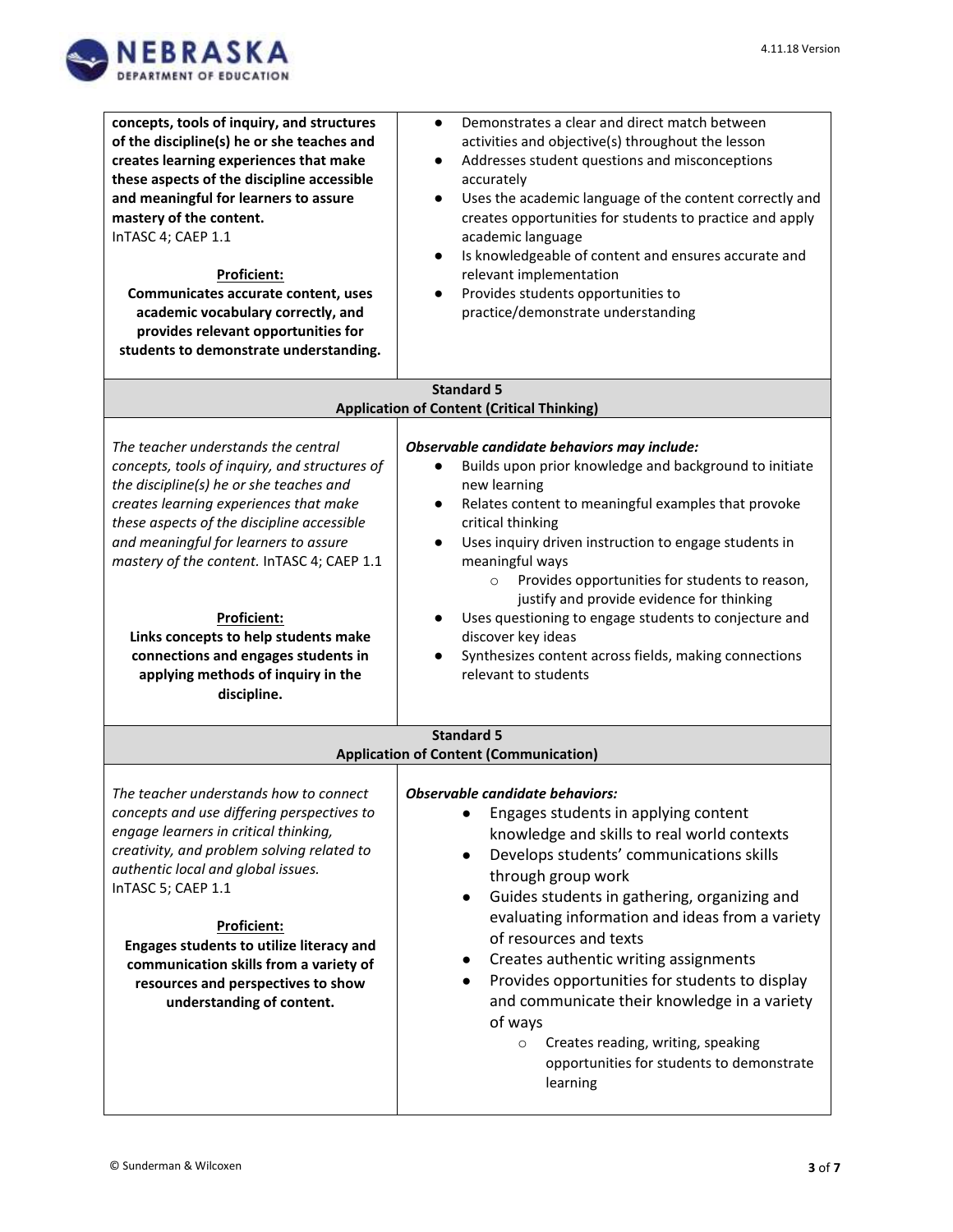

|                                                                                                                                                                                                                                                                                                                                                                                                                                               | <b>Standard 6</b>                                                                                                                                                                                                                                                                                                                                                                                                                                                                                                                                                                                                                                                                                                                                                                                                                                                                                                                                                                                                                 |
|-----------------------------------------------------------------------------------------------------------------------------------------------------------------------------------------------------------------------------------------------------------------------------------------------------------------------------------------------------------------------------------------------------------------------------------------------|-----------------------------------------------------------------------------------------------------------------------------------------------------------------------------------------------------------------------------------------------------------------------------------------------------------------------------------------------------------------------------------------------------------------------------------------------------------------------------------------------------------------------------------------------------------------------------------------------------------------------------------------------------------------------------------------------------------------------------------------------------------------------------------------------------------------------------------------------------------------------------------------------------------------------------------------------------------------------------------------------------------------------------------|
| <b>Assessment (Classroom Assessment)</b>                                                                                                                                                                                                                                                                                                                                                                                                      |                                                                                                                                                                                                                                                                                                                                                                                                                                                                                                                                                                                                                                                                                                                                                                                                                                                                                                                                                                                                                                   |
| The teacher understands and uses multiple<br>methods of assessment to engage learners<br>in their own growth, to monitor learner<br>progress, and to guide the teacher's ad<br>learner's decision making.<br>InTASC 6; CAEP 1.1<br>Proficient:<br>Uses classroom formative and summative<br>assessments that match objectives and<br>inform instructional decisions to guide<br>implementation of differentiated<br>instructional strategies. | Observable candidate behaviors may include:<br>Implements multiple assessments that measure lesson<br>$\circ$<br>objectives<br>Checks for student understanding throughout the lesson<br>$\circ$<br>Adjustments to lesson are made based upon<br>$\circ$<br>student responses<br>Uses assessments to engage student in his/her growth<br>$\circ$<br>and decision making<br>Implements required accommodation in assessments<br>$\circ$<br>and testing conditions<br>Provides a variety of opportunities to showcase learning<br>$\circ$                                                                                                                                                                                                                                                                                                                                                                                                                                                                                           |
| <b>Standard 6</b><br><b>Assessment (Impact on Student Learning)</b>                                                                                                                                                                                                                                                                                                                                                                           |                                                                                                                                                                                                                                                                                                                                                                                                                                                                                                                                                                                                                                                                                                                                                                                                                                                                                                                                                                                                                                   |
| The teacher understands and uses multiple<br>methods of assessment to engage learners<br>in their own growth, to monitor learner<br>progress, and to guide the teacher's ad<br>learner's decision making.<br>InTASC 6; CAEP 1.1<br><b>Proficient:</b><br>Uses student performance data and<br>knowledge of students to identify<br>interventions that support and/or advance<br>students to positively impact learning.                       | Observable candidate behaviors may include:<br>Provides students clear criteria and performance<br>standards by which their work will be evaluated<br>Monitors student learning to guide instruction and to<br>$\bullet$<br>engage learners in their own progress (eg. goal setting,<br>self-assessment, etc.)<br>Uses data from multiple types of assessments to draw<br>$\bullet$<br>conclusions about student progress and determine re-<br>teaching and enrichment opportunities<br>Analyzes assessment data to describe patterns and/or<br>$\bullet$<br>gaps in learning and provides one or more examples of<br>how analysis guided planning and instruction (questions<br>in debrief after)<br>Adjusts instruction based on student performance data<br>$\bullet$<br>Circulates and checks in on learning, using the<br>$\circ$<br>information to clarify, reinforce, or extend<br>learning<br>Reteaches and/or extends learning within a lesson<br>Provides on-going feedback to engage students in their<br>own learning |
|                                                                                                                                                                                                                                                                                                                                                                                                                                               | <b>Standard 7</b><br><b>Planning for Instruction (Written Lesson Plans)</b>                                                                                                                                                                                                                                                                                                                                                                                                                                                                                                                                                                                                                                                                                                                                                                                                                                                                                                                                                       |
| The teacher plans instruction that promotes<br>every student in meeting rigorous learning<br>goals by drawing upon knowledge of<br>content areas, curriculum, cross-disciplinary<br>skills, and pedagogy, as well as knowledge<br>of learners and the community context.<br>InTASC 7; CAEP 1.1                                                                                                                                                | Observable candidate behaviors may include:<br>Aligns objective(s) to state standards and/or district<br>curriculum guides and resources when planning lessons<br>Connects objective(s) to lesson activities to include the<br>$\bullet$<br>opening and closure of the lesson<br>Uses a model that scaffolds learning (eg. gradual release)<br>$\bullet$<br>to support all connections to the learning objective(s)<br>within lesson plans                                                                                                                                                                                                                                                                                                                                                                                                                                                                                                                                                                                        |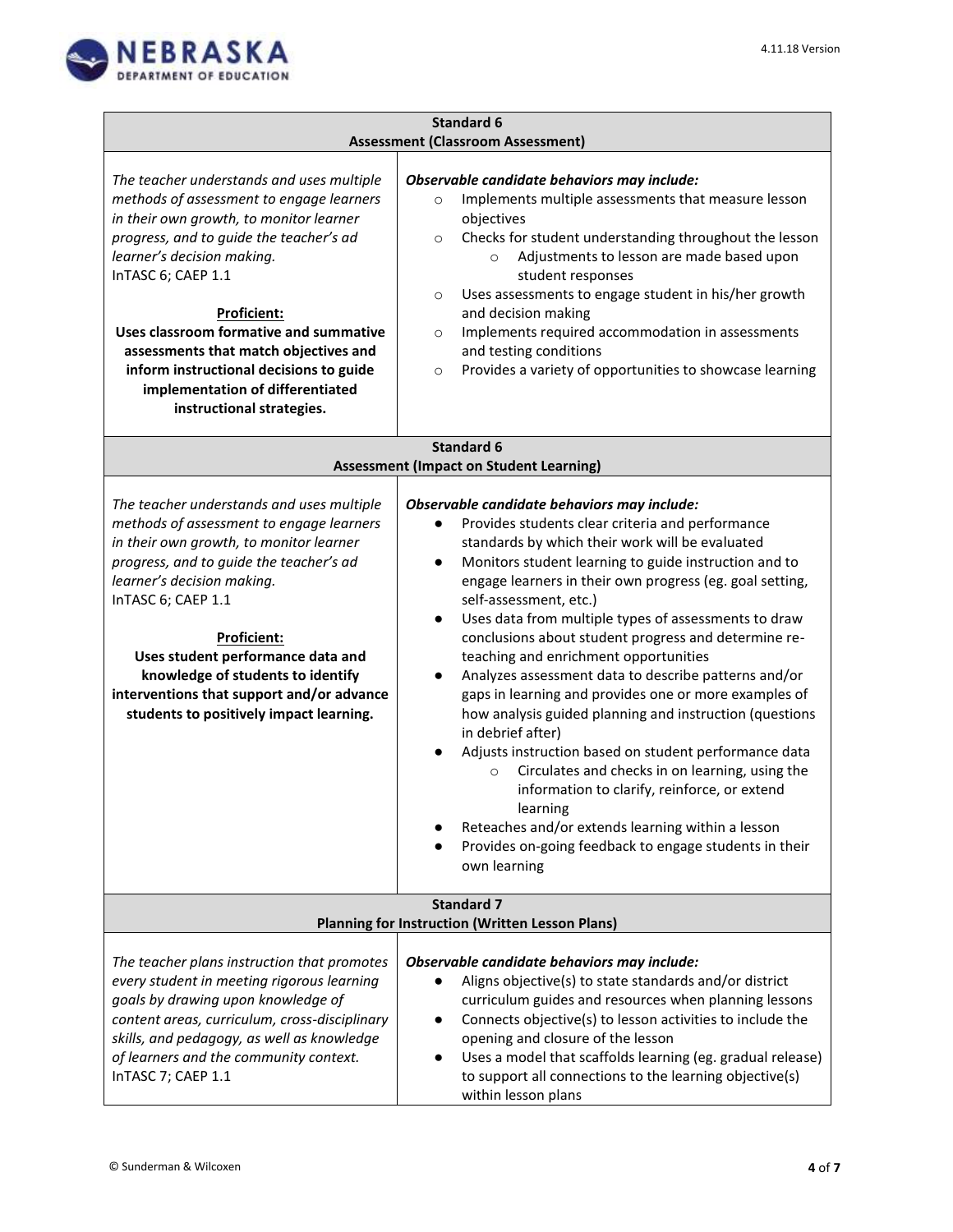

| <b>Proficient:</b><br>Sequences learning experiences linked to<br>the learning objectives, performance tasks<br>and assessments to provide multiple ways<br>for students to demonstrate knowledge<br>and skills.<br>*This standard focuses solely on lesson<br>planning as not to be confused with<br>implementation (standard 8).                                                                                                                                | Plans, connects, and sequences common learning<br>$\bullet$<br>experience and performance tasks linked to learning<br>objectives<br>Prepares necessary resources and materials to include<br>$\bullet$<br>technology<br>Modifies/adapts lesson plans based on student<br>$\bullet$<br>performance data and student needs                                                                                                                                                                                               |
|-------------------------------------------------------------------------------------------------------------------------------------------------------------------------------------------------------------------------------------------------------------------------------------------------------------------------------------------------------------------------------------------------------------------------------------------------------------------|------------------------------------------------------------------------------------------------------------------------------------------------------------------------------------------------------------------------------------------------------------------------------------------------------------------------------------------------------------------------------------------------------------------------------------------------------------------------------------------------------------------------|
|                                                                                                                                                                                                                                                                                                                                                                                                                                                                   | <b>Standard 8</b><br><b>Instructional Strategies (Technology)</b>                                                                                                                                                                                                                                                                                                                                                                                                                                                      |
| The teacher understands and uses a variety<br>of instructional strategies to encourage<br>learners to develop a deep understanding<br>of content areas and their connections, and<br>to build skills to apply knowledge in<br>meaningful ways. InTASC 8; CAEP 1.1<br><b>Proficient:</b><br>Provides relevant learning experiences<br>that incorporates digital tools and<br>resources to promote student learning<br>and creativity.                              | Observable candidate behaviors may include:<br>Engages learners in using a range of technology tools to<br>access, interpret, evaluate and apply information<br>Provides learning opportunities by utilizing technology,<br>$\bullet$<br>when appropriate, that relate to the lesson objective<br>Offers student choice through technology to provide<br>$\bullet$<br>experiential opportunities<br>Utilizes technology to form connections between<br>$\bullet$<br>content and the real world                         |
| <b>Standard 8</b><br><b>Instructional Strategies (Evidence-Based Strategies)</b>                                                                                                                                                                                                                                                                                                                                                                                  |                                                                                                                                                                                                                                                                                                                                                                                                                                                                                                                        |
| The teacher understands and uses a variety<br>of instructional strategies to encourage<br>learners to develop a deep understanding<br>of content areas and their connections, and<br>to build skills to apply knowledge in<br>meaningful ways. InTASC 8; CAEP 1.1<br><b>Proficient:</b><br>Uses evidence-based strategies to support<br>learning in the content area and poses<br>questions that elicit student thinking and<br>support critical thinking skills. | Observable candidate behaviors may include:<br>Incorporates a variety of instructional strategies that<br>match the intended learning target<br>Utilizes gradual release of responsibility and pacing by<br>$\bullet$<br>varying roles within the instructional process (e.g.,<br>instructor, facilitator, coach, audience)<br>Includes inquiry processes that are open-ended utilizing<br>questions that give rise to critical thinking versus<br>absolute responses<br>Ensures content is accessible to each learner |
| <b>Standard 8</b><br><b>Instructional Strategies (Engagement)</b>                                                                                                                                                                                                                                                                                                                                                                                                 |                                                                                                                                                                                                                                                                                                                                                                                                                                                                                                                        |
| The teacher understands and uses a variety<br>of instructional strategies to encourage<br>learners to develop a deep understanding                                                                                                                                                                                                                                                                                                                                | Observable candidate behaviors may include:<br>Creates a learning environment through organization,<br>routine and structure for student engagement and                                                                                                                                                                                                                                                                                                                                                                |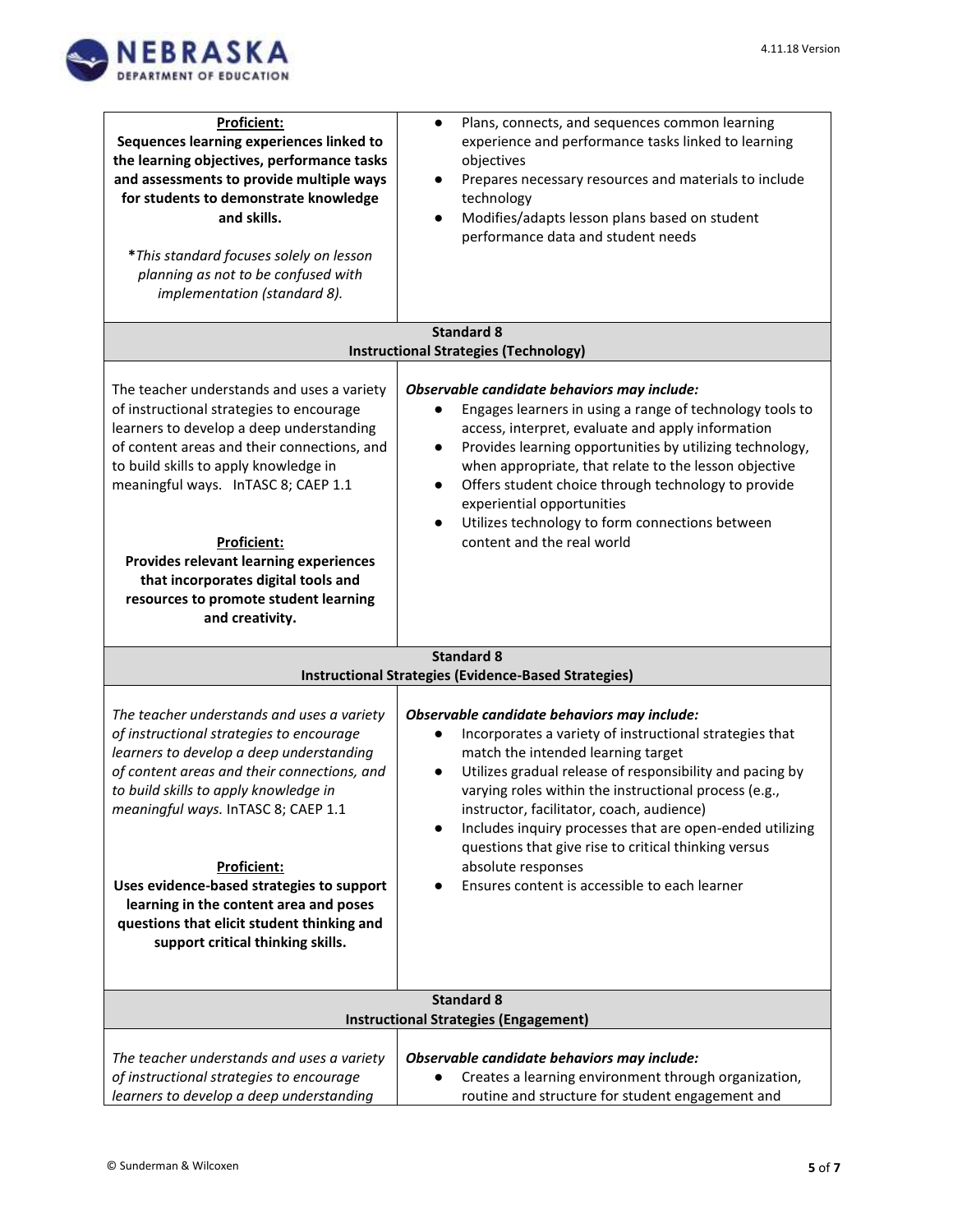

| of content areas and their connections, and<br>to build skills to apply knowledge in<br>meaningful ways. InTASC 8; CAEP 1.1<br><b>Proficient:</b><br>Organizes and manages the learning<br>environment for student engagement<br>using strategies that provide opportunities<br>for students to process and articulate new<br>knowledge.                                                                                                                                                          | learning<br>Provides a variety of activities that are purposeful to<br>student learning to ensure student involvement<br>Directly involves students in the learning using<br>$\circ$<br>active engagement strategies (e.g. partner<br>work, pair share, performance tasks, Kagan<br>strategies, Talk Moves, etc.)<br>Provides expectations for growth and opportunities for<br>students to self-evaluate learning (eg. rubrics)<br>Creates opportunities for students to demonstrate what<br>$\bullet$<br>they've learned through a variety of products<br>Provides opportunities for students to engage in<br>$\bullet$<br>dialogue, share ideas, and form positive working and<br>social relationships with peers, other adults, guests to<br>the classroom/school (eg. cooperative or collaborative<br>learning) |
|---------------------------------------------------------------------------------------------------------------------------------------------------------------------------------------------------------------------------------------------------------------------------------------------------------------------------------------------------------------------------------------------------------------------------------------------------------------------------------------------------|---------------------------------------------------------------------------------------------------------------------------------------------------------------------------------------------------------------------------------------------------------------------------------------------------------------------------------------------------------------------------------------------------------------------------------------------------------------------------------------------------------------------------------------------------------------------------------------------------------------------------------------------------------------------------------------------------------------------------------------------------------------------------------------------------------------------|
|                                                                                                                                                                                                                                                                                                                                                                                                                                                                                                   | <b>Standard 9</b>                                                                                                                                                                                                                                                                                                                                                                                                                                                                                                                                                                                                                                                                                                                                                                                                   |
|                                                                                                                                                                                                                                                                                                                                                                                                                                                                                                   | Professional Learning and Ethical Practice (Accepting Feedback - Dispositions)                                                                                                                                                                                                                                                                                                                                                                                                                                                                                                                                                                                                                                                                                                                                      |
| The teacher engages in ongoing<br>professional learning and uses evidence to<br>continually evaluate his/her practice,<br>particularly the effects of his/her choices<br>and actions on others (learners, families,<br>other professionals, and the community),<br>and adapts practice to meet the needs of<br>each learner.<br>InTASC 9; CAEP 1.1<br><b>Proficient:</b><br>Invites constructive feedback, responds<br>positively, with support sets and<br>implements goals to improve practice. | Observable candidate behaviors may include:<br>Seeks, accepts and implements feedback from a variety<br>of sources including students<br>Schedules regular meetings for monitoring<br>$\circ$<br>progress with classroom teacher, supervisor,<br>peers, other teachers and asks for feedback<br>Seeks out educational opportunities to increase<br>$\circ$<br>effectiveness as a teacher<br>Responds positively and proactively by setting and<br>implementing goals for growth based on feedback to<br>increase effectiveness<br>Analyzes a variety of data to evaluate outcomes<br>$\circ$<br>of teaching to improve practice and planning<br>Utilizes research-based practices to improve<br>$\circ$<br>practice                                                                                                 |
|                                                                                                                                                                                                                                                                                                                                                                                                                                                                                                   | <b>Standard 10</b>                                                                                                                                                                                                                                                                                                                                                                                                                                                                                                                                                                                                                                                                                                                                                                                                  |
|                                                                                                                                                                                                                                                                                                                                                                                                                                                                                                   | Leadership and Collaboration (Professional Demeanor - Dispositions)                                                                                                                                                                                                                                                                                                                                                                                                                                                                                                                                                                                                                                                                                                                                                 |
| The teacher seeks appropriate leadership<br>roles and opportunities to take<br>responsibility for student learning, to<br>collaborate with learners, families,<br>colleagues, other school professionals, and<br>community members to ensure learner<br>growth, and to advance the profession.<br>InTASC 10; CAEP 1.1<br>Proficient:                                                                                                                                                              | Observable candidate behaviors may include:<br>Provides ideas/input when working with colleagues,<br>candidate seeks suggestions and strategies from other<br>professionals to improve practice<br>Collaborates with other school professionals to plan and<br>$\bullet$<br>jointly facilitate learning to meet the needs of students<br>Contributes to a positive school culture within and<br>$\bullet$<br>beyond the classroom (eg. attends school and<br>community functions and activities)<br>Models professionalism through punctuality,<br>$\bullet$                                                                                                                                                                                                                                                        |
| Conveys a confident, professional                                                                                                                                                                                                                                                                                                                                                                                                                                                                 | dependability, preparedness, professional dress, follow                                                                                                                                                                                                                                                                                                                                                                                                                                                                                                                                                                                                                                                                                                                                                             |
| decorum when interacting with learners,<br>peers, colleagues, and the community in                                                                                                                                                                                                                                                                                                                                                                                                                | through, ethical and confidential practices<br>Poised, tactful and responsive and respectful to<br>$\circ$                                                                                                                                                                                                                                                                                                                                                                                                                                                                                                                                                                                                                                                                                                          |
|                                                                                                                                                                                                                                                                                                                                                                                                                                                                                                   |                                                                                                                                                                                                                                                                                                                                                                                                                                                                                                                                                                                                                                                                                                                                                                                                                     |